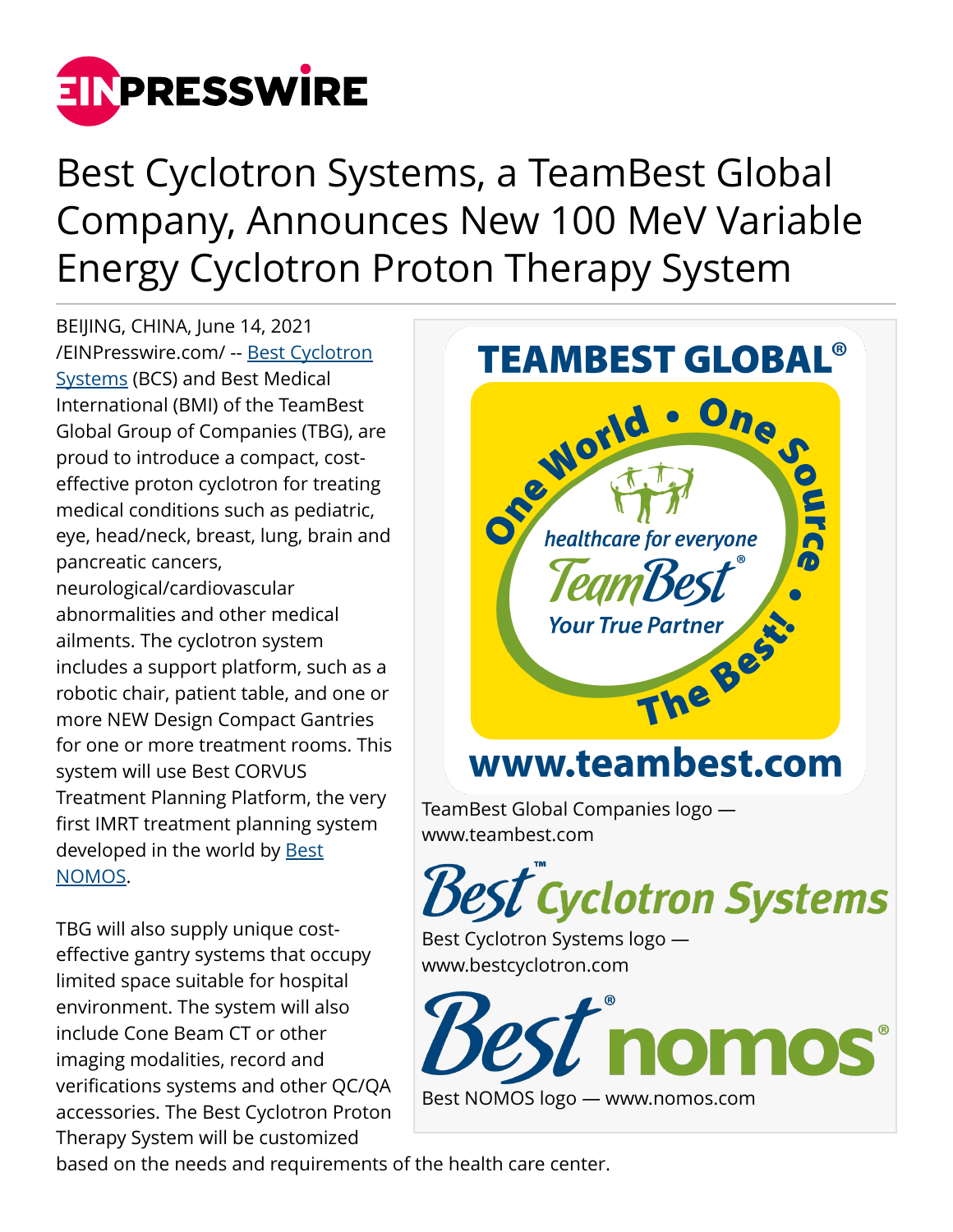TBG Companies, in partnership with Best Cure Foundation, can establish these as part of an existing medical/cancer center or create a new comprehensive center for treating pediatric and other cancers, as well as non-malignant diseases.

Some of the features the 100 MeV Best Cyclotron Proton Therapy System include, but not limited to: – Cost effective single, double or multiroom treatment modalities – Fixed beam set up, robotic chair, unique gantry designs and configurations – Ideally suited for treating Pediatric,

Eye, Head/Neck, Breast, Lung, Brain, and Pancreatic Cancers as well as nonmalignant (benign tumors) at Comprehensive Cancer Facilities and other Multi-Specialty Institutions

– Custom configurations and designs

– Easy to operate and maintain

**Best ABT Molecular Imaging** 

Best ABT Molecular Imaging logo www.bestabt.com



– Partnerships with TBG Companies and Best Cure Foundation (a Non-Profit Non-Governmental Organization)

TeamBest Global (TBG) Companies and Best Cure Foundation (BCF) are planning to establish hundreds of cyclotrons and other systems worldwide for Radioisotope Production, Research, Green Energy, etc., and operate them for more efficient Medical Diagnosis/Treatment/Research and Green Energy Developments.

For more information about [TeamBest Global Companies,](http://www.teambest.com) Best Cyclotron Systems, Best ABT Molecular Imaging, Best NOMOS and Best Cure Foundation, please visit: [www.teambest.com](http://www.teambest.com) [www.bestcyclotron.com](http://www.bestcyclotron.com) [www.bestabt.com](http://www.bestabt.com) [www.bestnomos.com](http://www.bestnomos.com) [www.bestcure.md](http://www.bestcure.md)

Related links: June 10, 2021 Press Release: